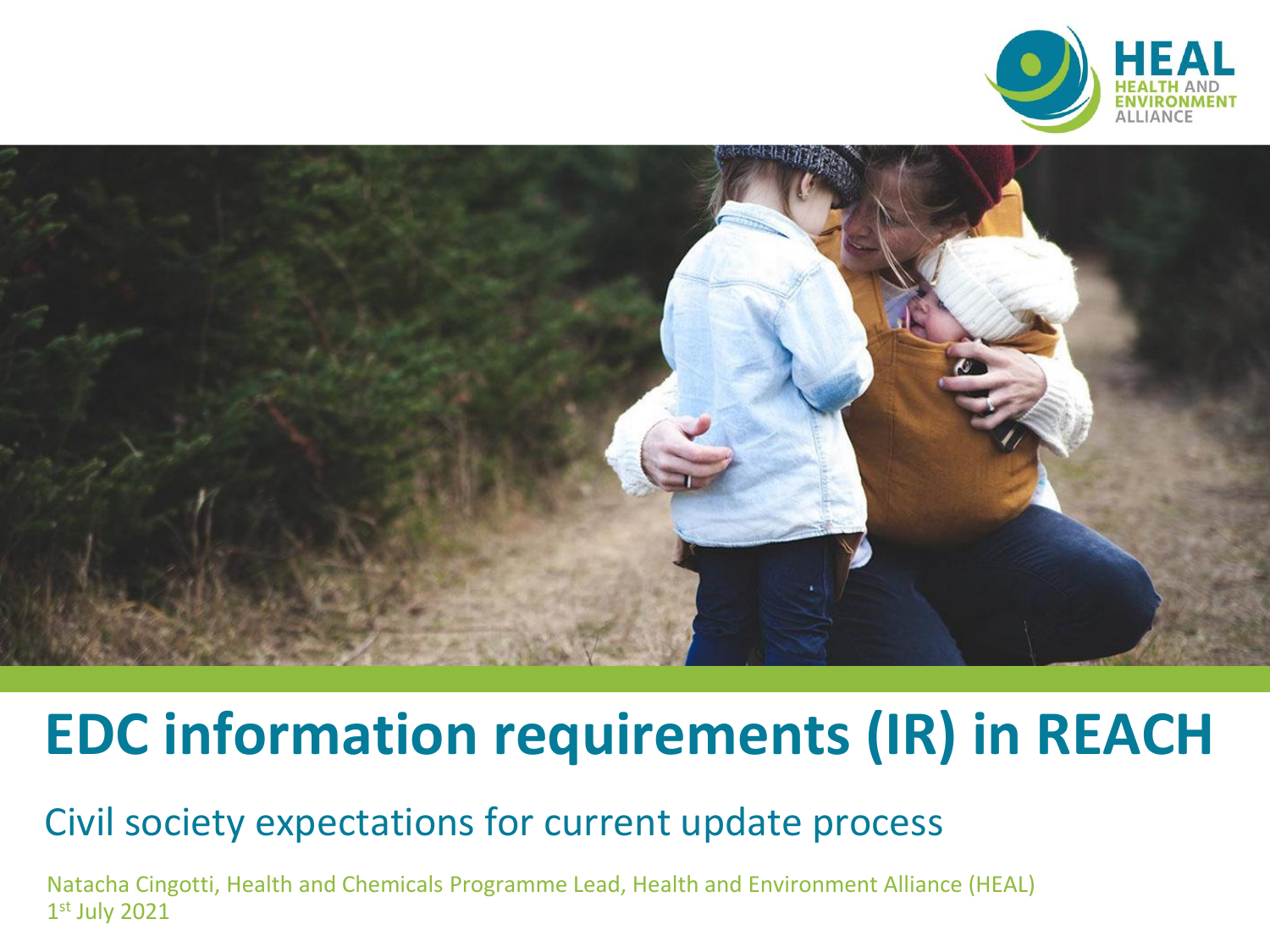## **About HEAL**

## **>90 organisations in 28 countries**

- Doctors associations
- Patient groups
- Nurses associations
- Public health institutes
- Research institutes
- Not-for-profit health insurers
- Women's groups
- Youth groups
- Environmental groups

*Working for better health through a healthier environment*

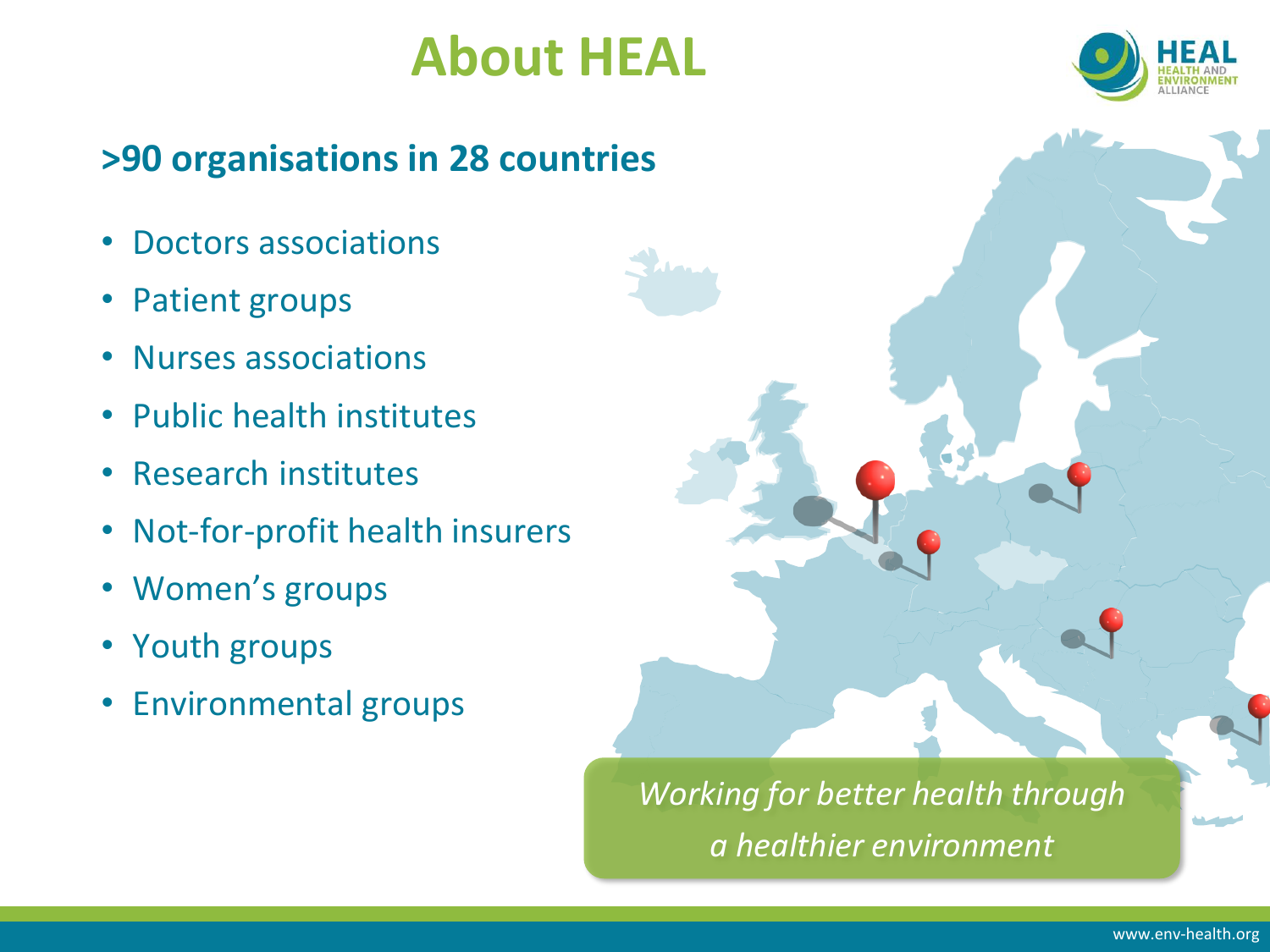## **Why care about requirements for ED information?**





#Chemicals #EUGreenDeal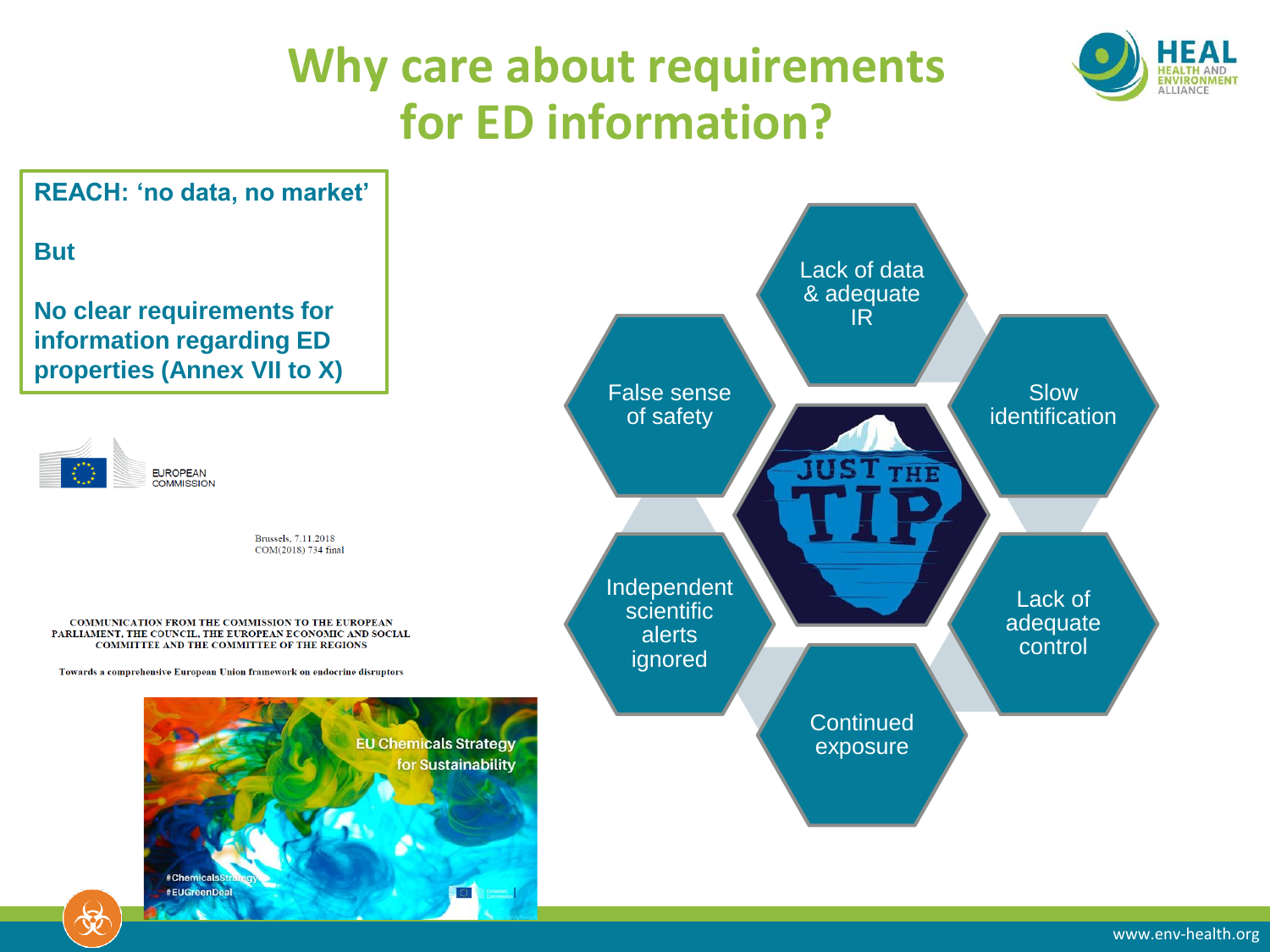## **Real-life examples of lack of adequate IR**



- < 20 substances identified EDCs under REACH
- Traffic jam in EU assessment list vs high burden of proof for identification (on authorities?)
- Inadequate protection despite scientific alerts

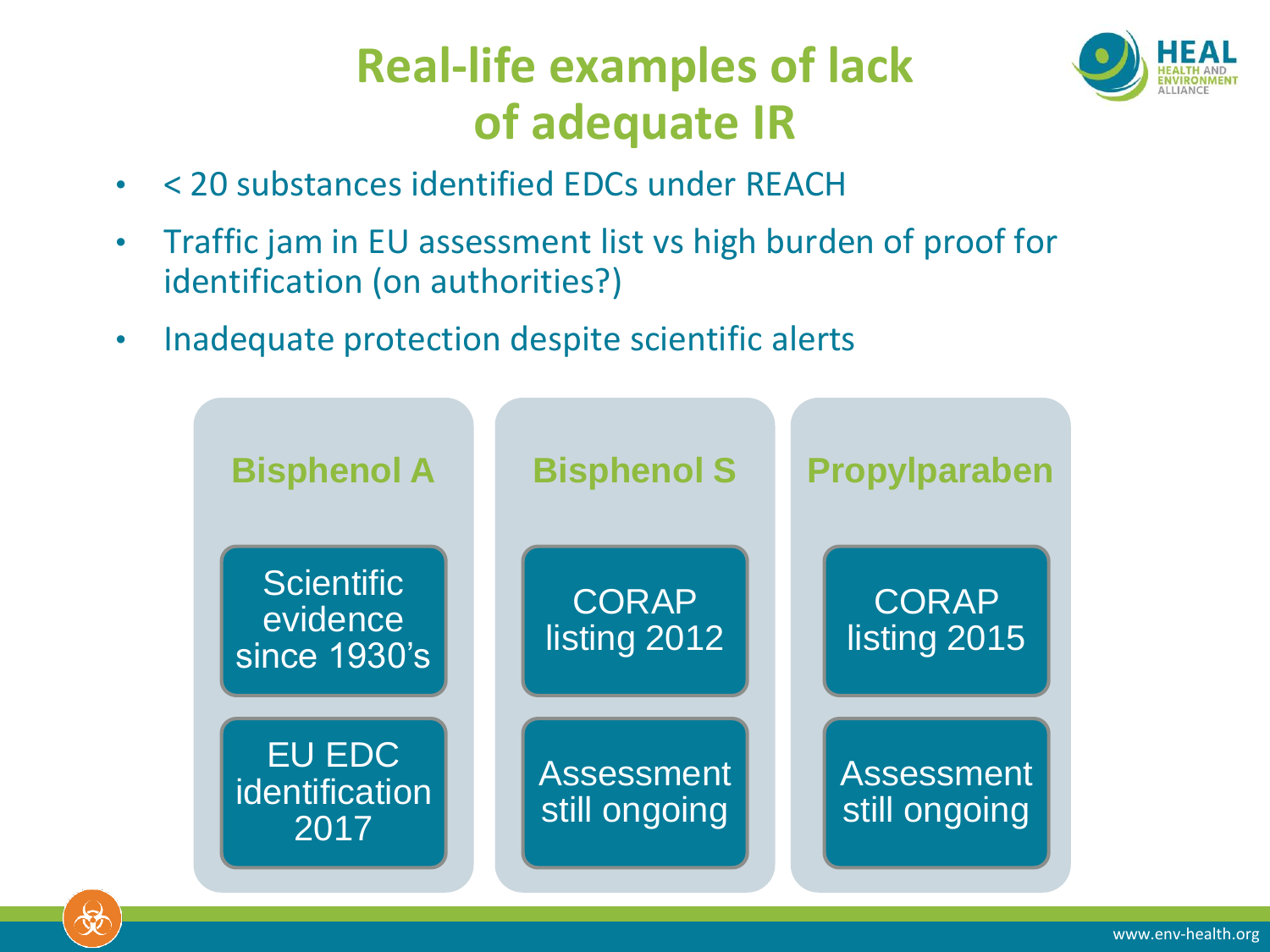## **Way forward for improved ED identification**

![](_page_4_Picture_1.jpeg)

- Consider **EDC specificities & challenges in testing**
	- **Low-dose effects** low-volume chemicals can be of concern
	- **Lack of relevant ED endpoints**  risk of false negatives
	- Importance of **expert judgement - authorities need flexibility** in studies/parameters requested
- **Make better use of ALL available data**
	- Necessary to reduce animal testing
	- Use all independent scientific evidence
	- Integrate Human Health and Environment data
	- Use data for one substance to inform assessment of analog compounds (grouping)

![](_page_4_Picture_11.jpeg)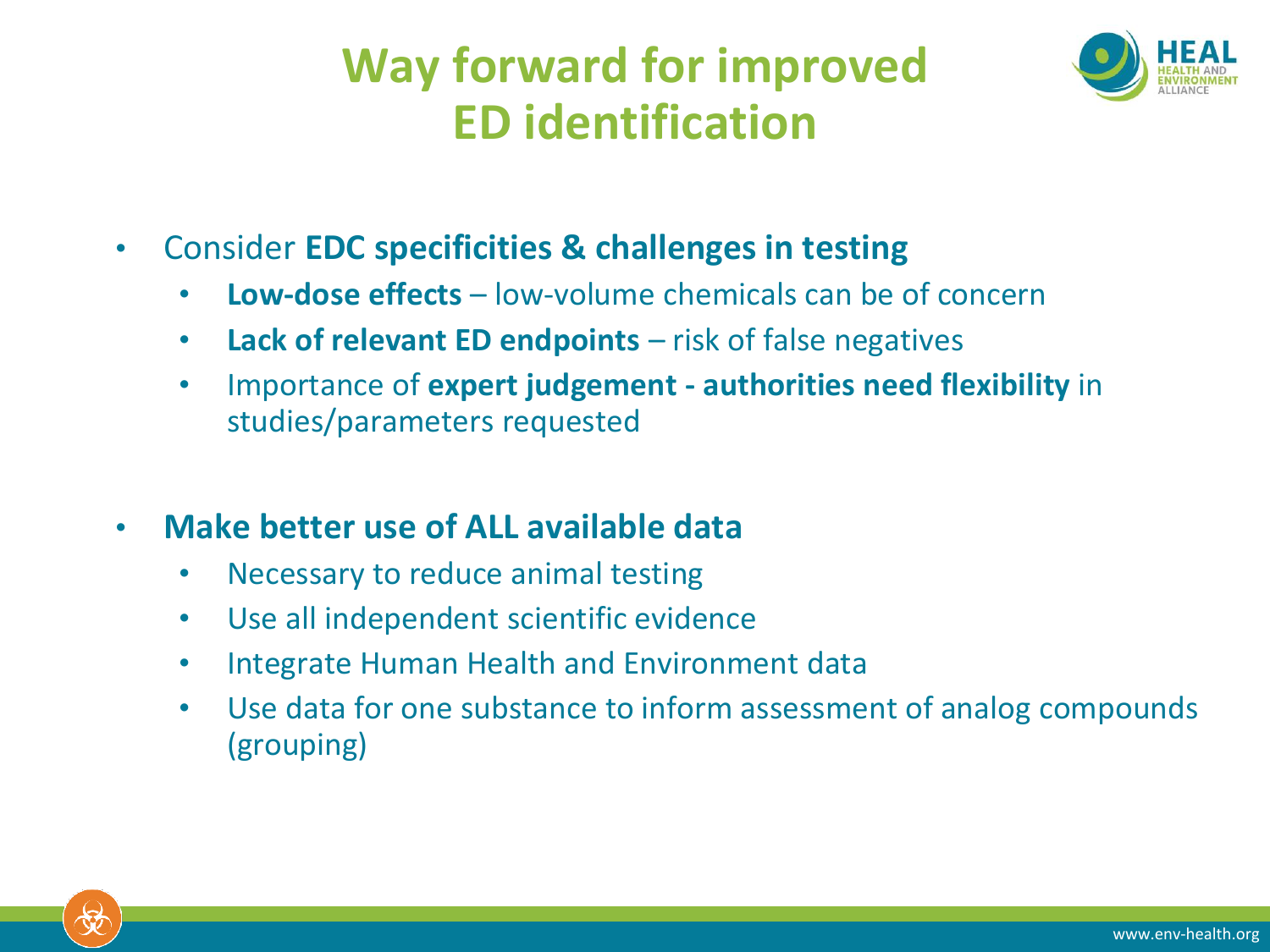### **Expectations for current REACH IR update process**

![](_page_5_Picture_1.jpeg)

- **Point of departure = well-known overall lack of data**
	- Integrate **latest science on predicting serious health impacts** (eg on brain development, fertility)
	- Request **early in vitro test batteries**  incl for low-tonnage substances
	- Highlight **TRIGGERS** rather than **WAIVERS** for tests: **always follow-up on positive testing results** (early in vitro & later in vivo) or use **precautionary principle**
- **CSS protection promise in the context of EDCs**
	- Failed EDC identification results in health conditions & environmental effects
	- ECJ: **economic considerations irrelevant** to ED identification (T-521/14)

![](_page_5_Picture_9.jpeg)

![](_page_5_Picture_10.jpeg)

Joint Health and Environment Alliance (HEAL) and CHEM Trust comments on draft discussed at 4th CASG ED meeting of 22<sup>nd</sup> March 2021 on:

European Commission proposal for update of the REACH Annexes in relation to endocrine disruption properties

![](_page_5_Picture_13.jpeg)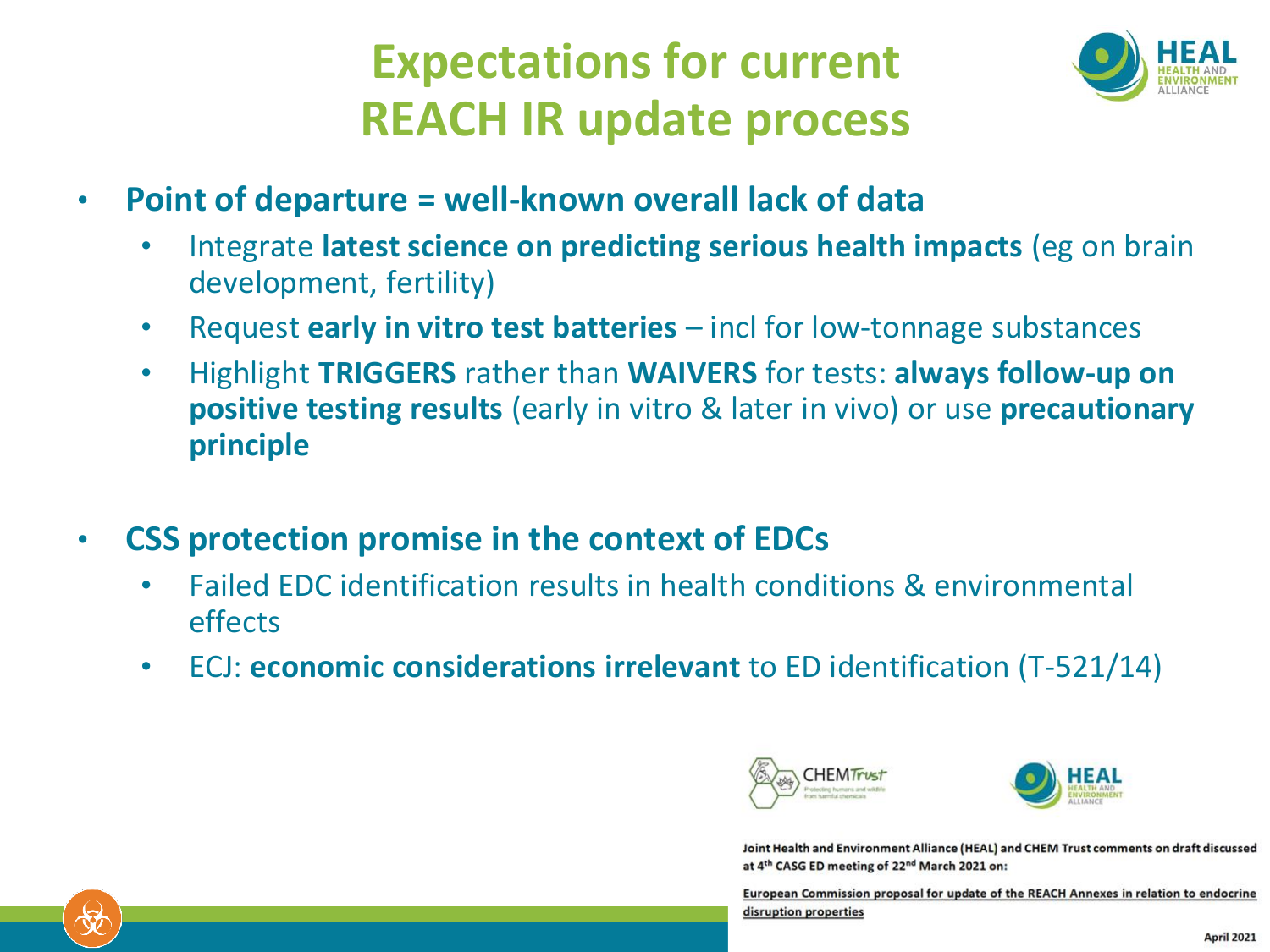# **Take away messages**

![](_page_6_Picture_1.jpeg)

#### • **Urgent need to generate data on ED properties under REACH:**

- 'No data, no market' is industry's responsibility; long overdue
- REACH principles & protection potential currently undermined
- **Sufficient & adequate ED data crucial to:**
	- Accelerate ED identification (next to CLP hazard class)
	- Implement appropriate regulatory measures & control

#### • **Priority focus of new REACH ED information requirements:**

- Integrate ALL latest scientific evidence on EDC effects
- Serve the goal of prevention of diseases & environmental impacts

![](_page_6_Picture_11.jpeg)